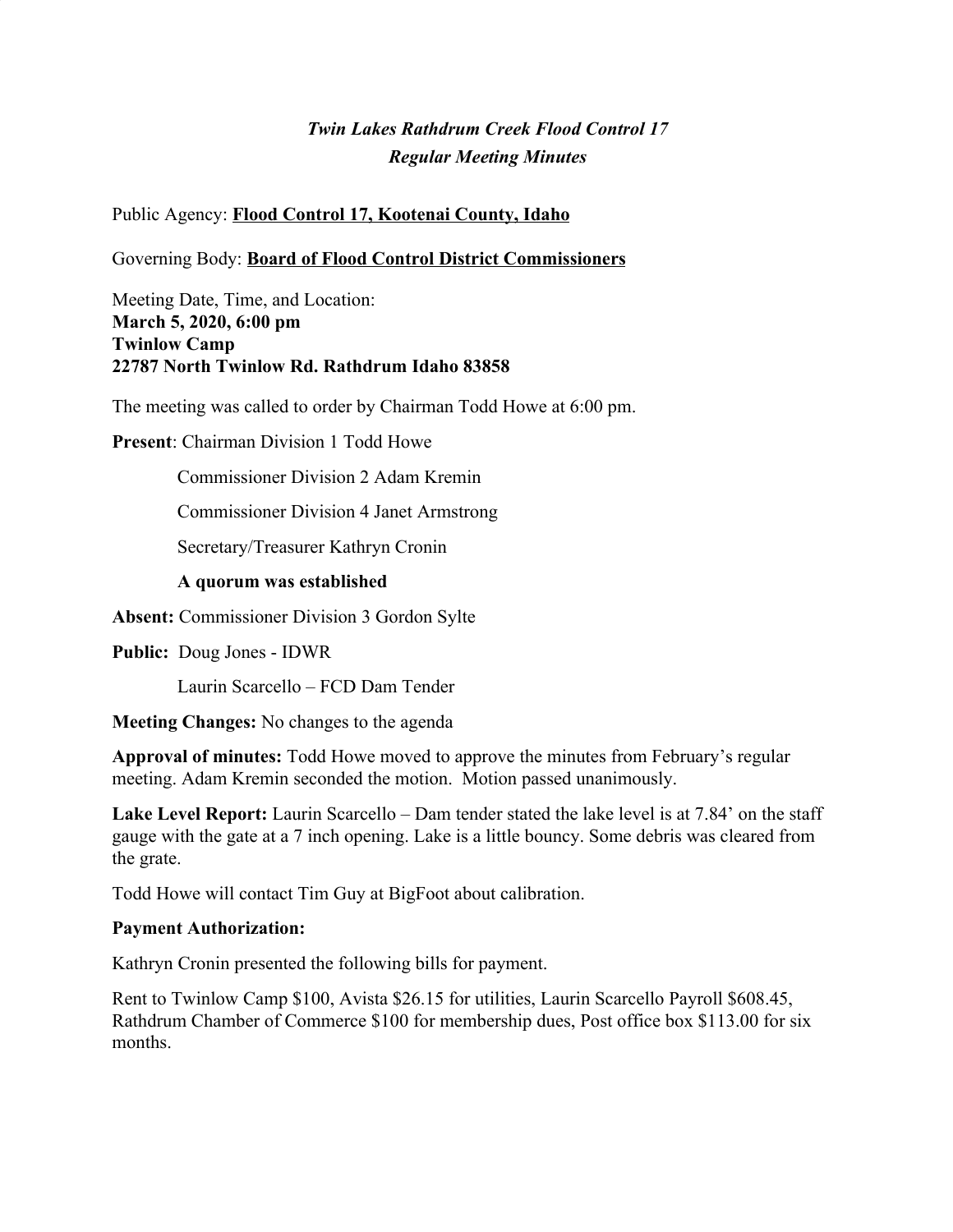Todd Howe motioned to approve payment. Adam Kremin seconded the motion. Motion passed unanimously.

#### **Review of bank Statements & Financial records.**

January and February's bank statements were reviewed by the commissioners. Kathryn Cronin did not have time to print out the reports from Quickbooks, but she confirmed that all the checks written in the past two months appeared on the bank statements.

#### **Correspondence review**

#### *RLI Bond*

Kathryn Cronin will be in contact with the bonding agent to upgrade the bond from two commissioners to four.

# *Quickbooks Payroll Renewal*

Kathryn Cronin was unable to get into the original file of the Twin Lakes Flood District to change the card required to pay for the Payroll Subscription. The original file is linked to Bobbie Hunsinger (spelling?). Kathryn was able to call Quickbooks and get the Payroll Subscription added to their current Quickbooks files. Until the Flood Control District obtains a debit card, Kathryn will have her card on file to cover payment.

#### *House Bill No. 409*

The limitation on property tax levies, as it concerns the Flood Control District, means that the FCD will receive the same amount of property tax levies in 2020-2021 as they did in the year 2019-2020.

#### **Old Business:**

# **Weather Station at the Dam**

The topic of putting in a weather station at the dam is on hold. The cost of a weather station needs to be narrowed down and discussion with the Water District if they are willing and able to contribute funds to the project. Topic will resume in May.

# **Rathdrum Creek Debris Clearing – Mapping for Future Projects**

Any mapping for future projects is on hold until the summer months. Adam Kremin suggested asking and paying the Hartmans to fly their drone and use it to take pictures and do some mapping of the creek. A small hourly fee may apply.

#### **Online Banking / Debit Card**

Adding Adam Kremin and Kathryn Cronin to the bank account as signers, as well as obtaining a debit card for the Flood District, cannot be done until Gordon Sylte is back in town.

#### **Information on Snow Pack and Lake Level Curves**

Doug Jones came to the meeting with snow course data from the Twin Spirit divide and the Lower Sands Creek, to provide more information and context for the current snowpack and lake